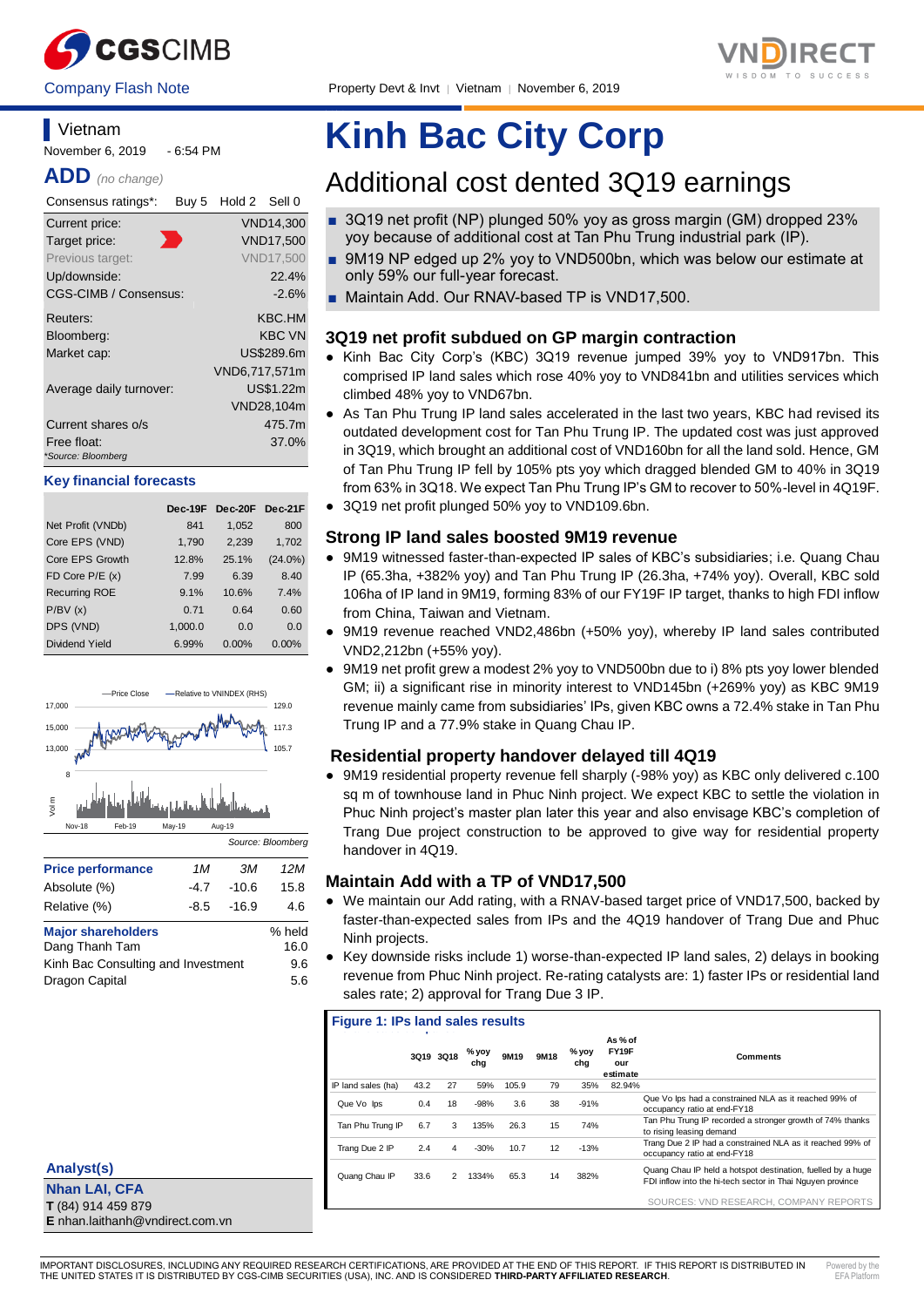



#### **Figure 2: Results comparison**

| FYE Dec (VNDbn)           | 3Q19  | 3Q18  | % yoy<br>chg | 9M19                  | 9M18  | % yoy<br>chg | As % of<br>FY19F<br>our<br>estimate | <b>Comments</b>                                                                                                                                                           |
|---------------------------|-------|-------|--------------|-----------------------|-------|--------------|-------------------------------------|---------------------------------------------------------------------------------------------------------------------------------------------------------------------------|
| Revenue (VNDbn)           | 916.5 | 657.2 |              | 39.4% 2,486.4 1,661.0 |       | 49.7%        | 67.83%                              |                                                                                                                                                                           |
| IP land sales             | 841.0 | 602.8 |              | 39.5% 2,212.5 1,426.5 |       | 55.1%        | 90.34%                              |                                                                                                                                                                           |
| IP factory sales          | 0.0   | 0.0   | 0.0%         | 100.1                 | 0.0   |              |                                     | Factory land sales grew tremendously as KBC sold three factories, with a total<br>area of 15,480 sq m in Quang Chau IP                                                    |
| IP factory leasing        | 8.7   | 9.1   | $-5.2%$      | 26.7                  | 26.2  | 1.6%         |                                     |                                                                                                                                                                           |
| Utilities services        | 66.9  | 45.3  | 47.5%        | 145.5                 | 117.1 | 24.2%        |                                     |                                                                                                                                                                           |
| Residential property      |       |       |              | 1.7                   | 91.1  | $-98.2%$     |                                     | Due to considerable slowdown in the handover of townhouse land area in Phuc<br>Ninh project, the residential property dropped sharply                                     |
| Average rents (USD/sgm)   |       |       |              | 89.69                 | 77.92 | 15.1%        |                                     | Higher demand from Tan Phu Trung IP and Quang Chau IP, with remarkable<br>growth of 74% and 382%, respectively, boosted KBC's average rent to<br>US\$88.8/sq m (+15% yoy) |
| Gross profit (VNDbn)      | 366.6 | 416.4 |              | -11.9% 1.234.7        | 958.0 | 28.9%        |                                     |                                                                                                                                                                           |
| Gross profit margin       | 40%   | 63%   |              | 50%                   | 58%   |              |                                     |                                                                                                                                                                           |
| GM of IP land leasing     |       |       |              | 50%                   | 59%   |              |                                     | The sharp fall was due to larger IP COGS, namely that of Tan Phu Trung IP.                                                                                                |
| GM of factory leasing     |       |       |              | 63%                   | 61%   |              |                                     |                                                                                                                                                                           |
| GM of IP factory sales    |       |       |              | 68%                   |       |              |                                     |                                                                                                                                                                           |
| SG&A expenses(VNDbn)      | 104.6 | 91.1  | 14.8%        | 245.9                 | 189.7 | 29.6%        |                                     | KBC paid higher commission to boost the IP land sales                                                                                                                     |
| Operating profit (VNDbn)  | 229.3 | 301.6 | $-24.0%$     | 883.6                 | 676.3 | 30.7%        |                                     |                                                                                                                                                                           |
| Financial income (VNDbn)  | 24.9  | 21.5  | 15.7%        | 54.6                  | 59.8  | $-8.7%$      |                                     |                                                                                                                                                                           |
| Financial expense (VNDbn) | 56.9  | 44.6  | 27.5%        | 163.3                 | 155.9 | 4.7%         |                                     |                                                                                                                                                                           |
| Pre-tax profit (VNDbn)    | 220.6 | 299.2 | $-26.3%$     | 868.0                 | 673.4 | 28.9%        |                                     |                                                                                                                                                                           |
| Profit after tax (VNDbn)  | 132.2 | 237.4 | $-44.3%$     | 645.1                 | 528.5 | 22.0%        |                                     |                                                                                                                                                                           |
| Minority interest (VNDbn) | 22.6  | 17.5  | 29.3%        | 144.9                 |       | 39.3 269.0%  |                                     | 9M19 profit mainly came from subsidiaries in Tan Phu Trung IP and Quang Chau<br>IP, while minority interest made a significant increase of 269%                           |
| Net profit (VNDbn)        | 109.6 | 220.0 | $-50.2%$     | 500.1                 | 489.3 | 2.2%         | 59.49%                              | SOURCES: VND RESEARCH, COMPANY REPORTS                                                                                                                                    |

#### **Figure 3: Peer comparison**

| <b>Company Name</b>                                                                                                                            | <b>Ticker</b>       | <b>Price</b>    | <b>TP</b>       | Recom.     | <b>Market</b>   | 3-year<br><b>EPS</b><br><b>CAGR</b> | P/E  |                                                | P/BV |     | <b>ROE (%)</b> |            | <b>Dividend</b><br>yield (%) |            | <b>Net</b><br>gearing<br>(%) |
|------------------------------------------------------------------------------------------------------------------------------------------------|---------------------|-----------------|-----------------|------------|-----------------|-------------------------------------|------|------------------------------------------------|------|-----|----------------|------------|------------------------------|------------|------------------------------|
|                                                                                                                                                |                     | (local<br>curr) | (local<br>curr) |            | Cap<br>(US\$ m) | $\%$                                |      | 2019F 2020F 2019F 2020F 2019F 2020F 2019F 020F |      |     |                |            |                              |            | 2019F                        |
| Kinh Bac City De                                                                                                                               | <b>KBC VN</b>       | 14,300          | 17,500          | <b>ADD</b> | 289.6           | 85.1                                | 8.0  | 6.4                                            | 0.7  | 0.6 | 9.1            | 10.6       | <b>N/A</b>                   | <b>N/A</b> | 23.0                         |
| Becamex IDC Corp                                                                                                                               | <b>BCM VN</b>       | 30,000          | <b>NR</b>       | <b>NR</b>  | 1,333           | N/A                                 | 12.4 | N/A                                            | 2.0  | N/A | 11.3           | N/A        | 1.3                          | N/A        | 123.1                        |
| Sonadezi Corp                                                                                                                                  | SNZ VN              | 20.500          | <b>NR</b>       | <b>NR</b>  | 331             | 26                                  | 15.8 | N/A                                            | 1.0  | N/A | 12.0           | N/A        | 3.4                          | N/A        | 12.3                         |
| Saigon Vrg Inves                                                                                                                               | SIP VN              | 103.500         | <b>NR</b>       | <b>NR</b>  | 307             | N/A                                 | 27.5 | N/A                                            | 4.4  | N/A | 19.1           | N/A        | N/A                          | 0.0        | $-250.5$                     |
| Viglacera Corporation                                                                                                                          | <b>VGC VN</b>       | 18,850          | <b>NR</b>       | <b>NR</b>  | 363             | 89                                  | 15.1 | 11.3                                           | 1.4  | 1.2 | 9.4            | 10.7       | 4.7                          | 0.0        | 4.9                          |
| Vietnam Urban and Industrial Park DeveloIDC VN                                                                                                 |                     | 18.400          | <b>NR</b>       | <b>NR</b>  | 237             | 53                                  | 15.9 | N/A                                            | 0.2  | N/A | 4.5            | N/A        | 3.3                          | N/A        | 14.5                         |
| Nam Tan Uyen Industrial Park Developm NTC VN                                                                                                   |                     | 168.800         | <b>NR</b>       | <b>NR</b>  | 116             | 73                                  | 16.0 | N/A                                            | 3.7  | N/A | 32.3           | N/A        | 5.9                          | N/A        | $-234.5$                     |
| Industrial Urban                                                                                                                               | D <sub>2</sub> D VN | 82,300          | <b>NR</b>       | <b>NR</b>  | 75              | 40                                  | 7.9  | N/A                                            | 1.4  | N/A | 23.5           | N/A        | 3.6                          | N/A        | $-150.3$                     |
| Vietnam Average                                                                                                                                |                     |                 |                 |            |                 |                                     | 15.8 | 11.3                                           | 2.0  | 1.2 | 16.0           | <b>N/A</b> | 3.7                          | <b>N/A</b> | $-68.7$                      |
| Vietnam Median                                                                                                                                 |                     |                 |                 |            |                 |                                     | 15.5 | 11.3                                           | 1.4  | 1.2 | 11.7           | 10.7       | 3.5                          | 0.0        | 8.6                          |
|                                                                                                                                                |                     |                 |                 |            |                 |                                     |      |                                                |      |     |                |            |                              |            |                              |
| Wha Corp Pcl                                                                                                                                   | <b>WHA TB</b>       | 4.64            | 5.03            | <b>ADD</b> | 2.116           | 141                                 | 10.3 | 11.8                                           | 0.9  | 0.8 | 8.7            | 7.4        | N/A                          | N/A        | 11.4                         |
| Amata Corp Pub                                                                                                                                 | <b>AMATA TB</b>     | 24.00           | 26.87           | <b>ADD</b> | 794             | 72                                  | 25.2 | 13.8                                           | 1.1  | 1.0 | 6.5            | 7.6        | N/A                          | N/A        | 42.9                         |
| <b>Frasers Property</b>                                                                                                                        | FPT TB              | 18.20           |                 | <b>NR</b>  | 1.138           | 121                                 | 12.8 | 17.6                                           | 1.0  | 1.0 | 5.0            | 4.5        | 5.7                          | N/A        | 123.4                        |
| Rojana Indus Par                                                                                                                               | <b>ROJNA TB</b>     | 6.35            | 8.45            | <b>ADD</b> | 398             | 126                                 | 19.4 | 16.3                                           | 2.4  | 2.1 | 11.9           | 12.8       | N/A                          | N/A        | 104.5                        |
| <b>Thailand Average</b>                                                                                                                        |                     |                 |                 |            |                 |                                     | 16.9 | 14.9                                           | 1.3  | 1.2 | 8.0            | 8.1        | 5.7                          | <b>N/A</b> | 70.5                         |
|                                                                                                                                                |                     |                 |                 |            |                 |                                     |      |                                                |      |     |                |            |                              |            |                              |
| <b>Bumi Serpong</b>                                                                                                                            | <b>BSDE IJ</b>      | 1,335           | 1.666           | <b>ADD</b> | 1.773           | 167                                 | 19.1 | 17.3                                           | 1.3  | 1.2 | 6.9            | 7.0        | N/A                          | N/A        | 31.3                         |
| Ciputra Developm                                                                                                                               | <b>CTRA IJ</b>      | 1,275           | 1,330           | <b>ADD</b> | 1,633           | 98                                  | 11.4 | 15.9                                           | 0.4  | 0.3 | 2.0            | 5.6        | N/A                          | N/A        | 39.7                         |
| Lippo Karawaci                                                                                                                                 | LPKR IJ             | 278             | 324             | <b>ADD</b> | 1,360           | 156                                 | 14.7 | 19.3                                           | 0.5  | 0.5 | 3.4            | 2.4        | 1.0                          | N/A        | 47.7                         |
| Indonesia Average                                                                                                                              |                     |                 |                 |            |                 |                                     | 15.1 | 17.5                                           | 0.7  | 0.7 | 4.1            | 5.0        | <b>N/A</b>                   | <b>N/A</b> | 39.6                         |
| All prices are based on the closing prices on 04 Nov 2019. All estimates for Non-rated (NR) stocks are based on Bloomberg consensus estimates. |                     |                 |                 |            |                 |                                     |      |                                                |      |     |                |            |                              |            |                              |

NOTE: PRICE AS OF 06 NOV 2019 SOURCES: CGS-CIMB RESEARCH, BLOOMBERG, COMPANY REPORT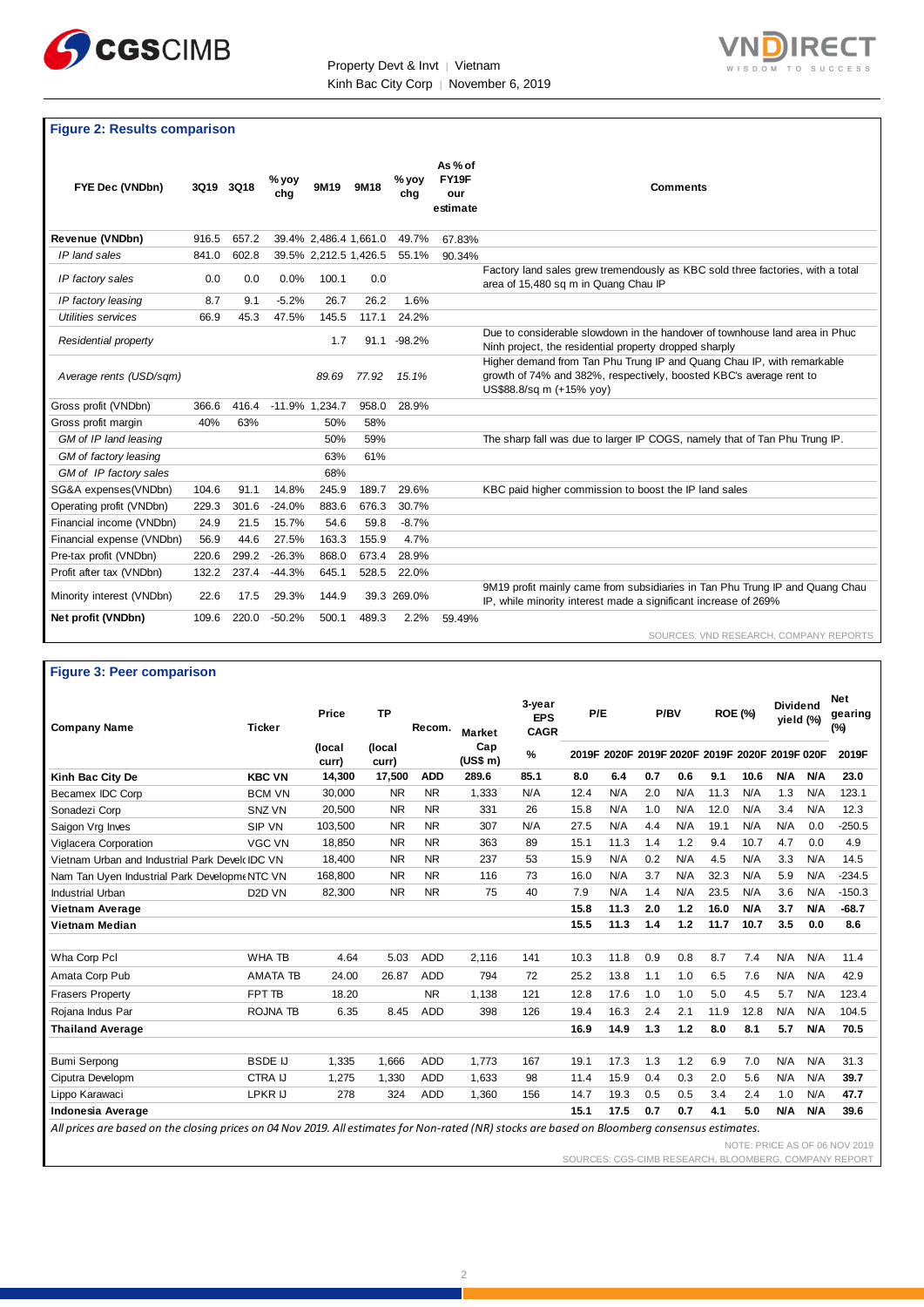



## **BY THE NUMBERS**

| <b>Profit &amp; Loss</b>                  |          |          |          |          |
|-------------------------------------------|----------|----------|----------|----------|
| (VNDb)                                    | Dec-18A  | Dec-19F  | Dec-20F  | Dec-21F  |
| <b>Total Net Revenues</b>                 | 2.490    | 3.666    | 4.343    | 3.278    |
| <b>Gross Profit</b>                       | 1.468    | 1.864    | 2,231    | 1.719    |
| <b>Operating EBITDA</b>                   | 1,161    | 1,413    | 1.696    | 1,316    |
| Depreciation And Amortisation             | $\Omega$ | $\Omega$ | $\Omega$ | $\Omega$ |
| <b>Operating EBIT</b>                     | 1,161    | 1.413    | 1,696    | 1,316    |
| Financial Income/(Expense)                | (102)    | (161)    | (134)    | (133)    |
| Pretax Income/(Loss) from Assoc.          | 14       | 14       | 14       | 14       |
| Non-Operating Income/(Expense)            | (26)     | (13)     | (10)     | (5)      |
| Profit Before Tax (pre-El)                | 1,047    | 1.252    | 1.566    | 1,191    |
| <b>Exceptional Items</b>                  |          |          |          |          |
| <b>Pre-tax Profit</b>                     | 1,047    | 1,252    | 1.566    | 1,191    |
| <b>Taxation</b>                           | (238)    | (263)    | (329)    | (250)    |
| Exceptional Income - post-tax             |          |          |          |          |
| <b>Profit After Tax</b>                   | 808      | 989      | 1,237    | 941      |
| Minority Interests                        | (63)     | (148)    | (186)    | (141)    |
| Pref. & Special Div                       | 0        | 0        | $\Omega$ | $\Omega$ |
| FX Gain/(Loss) - post tax                 |          |          |          |          |
| Other Adjustments - post-tax              |          |          |          |          |
| <b>Net Profit</b>                         | 746      | 841      | 1,052    | 800      |
| <b>Recurring Net Profit</b>               | 746      | 841      | 1.052    | 800      |
| <b>Fully Diluted Recurring Net Profit</b> | 746      | 841      | 1.052    | 800      |
|                                           |          |          |          |          |

| <b>Cash Flow</b>                   |         |         |         |         |
|------------------------------------|---------|---------|---------|---------|
| (VNDb)                             | Dec-18A | Dec-19F | Dec-20F | Dec-21F |
| <b>EBITDA</b>                      | 1.161.3 | 1.412.8 | 1.696.4 | 1,315.5 |
| Cash Flow from Invt. & Assoc.      |         |         |         |         |
| Change In Working Capital          | (516.3) | 201.2   | 1,151.1 | 727.6   |
| <b>Straight Line Adjustment</b>    |         | 0.0     | 0.0     | 0.0     |
| (Incr)/Decr in Total Provisions    | (22.0)  | 1.0     | 1.0     | 0.0     |
| Other Non-Cash (Income)/Expense    | 41.3    | 69.0    | 98.3    | 99.8    |
| Other Operating Cashflow           | (136.6) | (13.1)  | (9.8)   | (5.4)   |
| Net Interest (Paid)/Received       | (193.9) | (216.2) | (216.2) | (215.3) |
| <b>Tax Paid</b>                    | (204.7) | (262.9) | (328.9) | (250.1) |
| <b>Cashflow From Operations</b>    | 129.1   | 1,191.7 | 2,391.8 | 1,672.2 |
| Capex                              | (62.1)  | (440.6) | (43.4)  | (32.8)  |
| Disposals Of FAs/subsidiaries      | 6.8     | 13.9    | 13.9    | 13.9    |
| Disposals of Investment Properties | 9.8     | 0.0     | 0.0     | 0.0     |
| Acq. Of Subsidiaries/investments   |         | 0.0     | 0.0     | 0.0     |
| Other Investing Cashflow           | (109.3) | 13.2    | 26.4    | 26.4    |
| Cash Flow From Investing           | (154.8) | (413.6) | (3.2)   | 7.5     |
| Debt Raised/(repaid)               | (245.7) | (216.0) | (179.7) | 0.0     |
| Proceeds From Issue Of Shares      |         | 0.0     | 0.0     | 0.0     |
| Shares Repurchased                 |         | 0.0     | 0.0     | 0.0     |
| Dividends Paid                     | (9.7)   | (469.8) | 0.0     | 0.0     |
| <b>Preferred Dividends</b>         |         | 0.0     | 0.0     | 0.0     |
| Other Financing Cashflow           |         | 0.0     | 0.0     | 0.0     |
| <b>Cash Flow From Financing</b>    | (255.3) | (685.8) | (179.7) | 0.0     |



| <b>Balance Sheet</b>                       |          |          |          |          |
|--------------------------------------------|----------|----------|----------|----------|
| (VNDb)                                     | Dec-18A  | Dec-19F  | Dec-20F  | Dec-21F  |
| <b>Total Cash And Equivalents</b>          | 227      | 318      | 2.526    | 4.206    |
| Properties Under Development               |          |          |          |          |
| <b>Total Debtors</b>                       | 5.842    | 7.760    | 7.760    | 6.938    |
| Inventories                                | 8.593    | 8.811    | 8.550    | 8.452    |
| <b>Total Other Current Assets</b>          | 200      | 260      | 260      | 232      |
| <b>Total Current Assets</b>                | 14.862   | 17.149   | 19,096   | 19,829   |
| <b>Fixed Assets</b>                        | 157      | 548      | 526      | 493      |
| <b>Total Investments</b>                   | 1.276    | 1.254    | 1.222    | 1.187    |
| <b>Intangible Assets</b>                   | $\Omega$ | $\Omega$ | $\Omega$ | $\Omega$ |
| <b>Total Other Non-Current Assets</b>      | 614      | 728      | 728      | 728      |
| <b>Total Non-current Assets</b>            | 2.047    | 2.530    | 2.475    | 2.408    |
| Short-term Debt                            | 1.154    | 138      | 138      | 138      |
| Current Portion of Long-Term Debt          |          | $\Omega$ | $\Omega$ | $\Omega$ |
| <b>Total Creditors</b>                     | 479      | 1.020    | 1.020    | 882      |
| <b>Other Current Liabilities</b>           | 2.300    | 3.283    | 3.283    | 2.841    |
| <b>Total Current Liabilities</b>           | 3.933    | 4.441    | 4.441    | 3,861    |
| <b>Total Long-term Debt</b>                | 1.285    | 2,133    | 1.953    | 1,953    |
| Hybrid Debt - Debt Component               |          | $\Omega$ | $\Omega$ | $\Omega$ |
| <b>Total Other Non-Current Liabilities</b> | 1.191    | 2.083    | 2.918    | 3.224    |
| <b>Total Non-current Liabilities</b>       | 2.476    | 4.216    | 4.871    | 5,177    |
| <b>Total Provisions</b>                    | 664      | 664      | 664      | 664      |
| <b>Total Liabilities</b>                   | 7.072    | 9.321    | 9.976    | 9.702    |
| <b>Shareholders' Equity</b>                | 9.035    | 9.407    | 10.459   | 11,258   |
| <b>Minority Interests</b>                  | 803      | 951      | 1.137    | 1.278    |
| <b>Total Equity</b>                        | 9.837    | 10.358   | 11.595   | 12.536   |

#### **Key Ratios**

|                                  | Dec-18A   | Dec-19F  | Dec-20F   | Dec-21F   |
|----------------------------------|-----------|----------|-----------|-----------|
| Revenue Growth                   | 97.6%     | 47.2%    | 18.5%     | (24.5%)   |
| Operating EBITDA Growth          | 146%      | 22%      | 20%       | (22%)     |
| Operating EBITDA Margin          | 46.6%     | 38.5%    | 39.1%     | 40.1%     |
| Net Cash Per Share (VND)         | (4,709)   | (4, 157) | 926       | 4.501     |
| BVPS (VND)                       | 19.232    | 20.025   | 22.264    | 23.966    |
| Gross Interest Cover             | 5.99      | 6.53     | 7.85      | 6.11      |
| <b>Effective Tax Rate</b>        | N/A       | N/A      | N/A       | N/A       |
| Net Dividend Payout Ratio        | <b>NA</b> | 55.9%    | <b>NA</b> | <b>NA</b> |
| <b>Accounts Receivables Days</b> | 218.6     | 200.0    | 189.7     | 237.4     |
| <b>Inventory Days</b>            | 3.020     | 1.762    | 1.504     | 1.990     |
| <b>Accounts Payables Days</b>    | 33.00     | 34.09    | 49.58     | 62.46     |
| <b>ROIC (%)</b>                  | 9.8%      | 11.2%    | 12.3%     | 9.7%      |
| ROCE (%)                         | 9.9%      | 11.3%    | 12.9%     | 9.4%      |
| Return On Average Assets         | 5.57%     | 6.29%    | 6.65%     | 4.90%     |

|                                      | Dec-18A | Dec-19F | Dec-20F | Dec-21F |
|--------------------------------------|---------|---------|---------|---------|
| Unbooked Presales (m) (VND)          | N/A     | N/A     | N/A     | N/A     |
| Unbooked Presales (area: m sm)       | N/A     | N/A     | N/A     | N/A     |
| Unbooked Presales (units)            | N/A     | N/A     | N/A     | N/A     |
| Unsold attrib. landbank (area: m sm) | N/A     | N/A     | N/A     | N/A     |
| Gross Margins (%)                    | N/A     | N/A     | N/A     | N/A     |
| Contracted Sales ASP (per Sm) (VND)  | N/A     | N/A     | N/A     | N/A     |
| Residential EBIT Margin (%)          | N/A     | N/A     | N/A     | N/A     |
| Investment rev / total rev (%)       | N/A     | N/A     | N/A     | N/A     |
| Residential rev / total rev (%)      | N/A     | N/A     | N/A     | N/A     |
| Invt. properties rental margin (%)   | N/A     | N/A     | N/A     | N/A     |
| SG&A / Sales Ratio (%)               | N/A     | N/A     | N/A     | N/A     |

SOURCES: VND RESEARCH, COMPANY REPORTS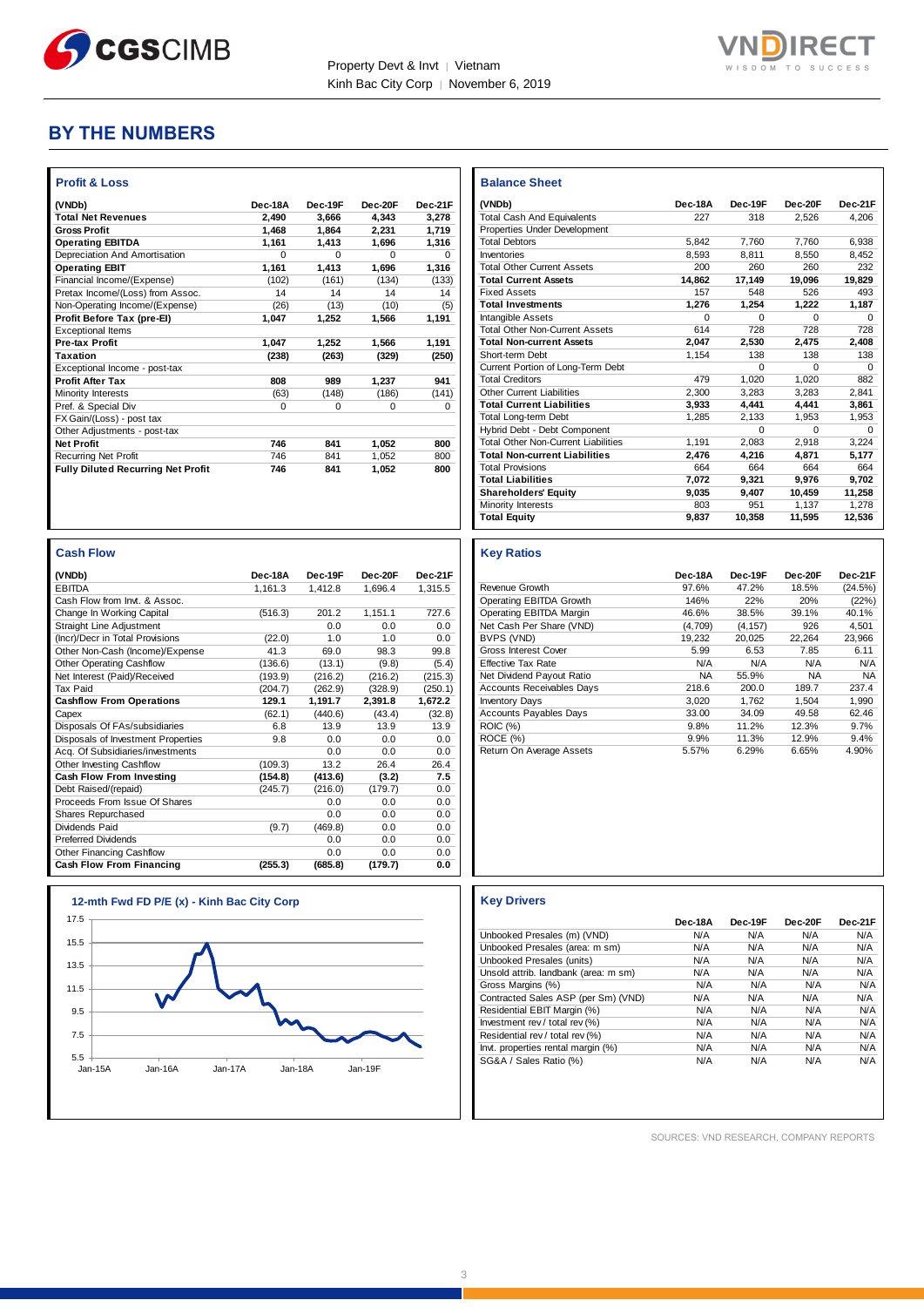



#### **DISCLAIMER**

The content of this report (including the views and opinions expressed therein, and the information comprised therein) has been prepared by and belongs to VNDIRECT Securities Corporation, and is distributed by CGS-CIMB pursuant to an arrangement between VNDIRECT Securities Corporation and CGS-CIMB. VNDIRECT Securities Corporation is not an affiliate of CGS-CIMB.

This report is not directed to, or intended for distribution to or use by, any person or entity who is a citizen or resident of or located in any locality, state, country or other jurisdiction where such distribution, publication, availability or use would be contrary to law or regulation.

By accepting this report, the recipient hereof represents and warrants that he is entitled to receive such report in accordance with the restrictions set forth below and agrees to be bound by the limitations contained herein (including the "Restrictions on Distributions" set out below). Any failure to comply with these limitations may constitute a violation of law. This publication is being supplied to you strictly on the basis that it will remain confidential. No part of this report may be (i) copied, photocopied, duplicated, stored or reproduced in any form by any means or (ii) redistributed or passed on, directly or indirectly, to any other person in whole or in part, for any purpose without the prior written consent of CGS-CIMB.

The information contained in this research report is prepared from data believed to be correct and reliable at the time of issue of this report.

VNDIRECT Securities Corporation may or may not issue regular reports on the subject matter of this report at any frequency and may cease to do so or change the periodicity of reports at any time. Neither VNDIRECT Securities Corporation nor CGS-CIMB is under any obligation to update this report in the event of a material change to the information contained in this report. Neither VNDIRECT Securities Corporation nor CGS-CIMB has any and will accept any, obligation to (i) check or ensure that the contents of this report remain current, reliable or relevant, (ii) ensure that the content of this report constitutes all the information a prospective investor may require, (iii) ensure the adequacy, accuracy, completeness, reliability or fairness of any views, opinions and information, and accordingly, VNDIRECT Securities Corporation, CGS-CIMB and their respective affiliates and related persons including China Galaxy International Financial Holdings Limited ("CGIFHL") and CIMB Group Sdn. Bhd. ("CIMBG") and their respective related corporations (and their respective directors, associates, connected persons and/or employees) shall not be liable in any manner whatsoever for any consequences (including but not limited to any direct, indirect or consequential losses, loss of profits and damages) of any reliance thereon or usage thereof. In particular, VNDIRECT Securities Corporation and CGS-CIMB disclaim all responsibility and liability for the views and opinions set out in this report.

Unless otherwise specified, this report is based upon reasonable sources. Such sources will, unless otherwise specified, for market data, be market data and prices available from the main stock exchange or market where the relevant security is listed, or, where appropriate, any other market. Information on the accounts and business of company(ies) will generally be based on published statements of the company(ies), information disseminated by regulatory information services, other publicly available information and information resulting from our research. Whilst every effort is made to ensure that statements of facts made in this report are accurate, all estimates, projections, forecasts, expressions of opinion and other subjective judgments contained in this report are based on assumptions considered to be reasonable as of the date of the document in which they are contained and must not be construed as a representation that the matters referred to therein will occur. Past performance is not a reliable indicator of future performance. The value of investments may go down as well as up and those investing may, depending on the investments in question, lose more than the initial investment. No report shall constitute an offer or an invitation by or on behalf of CGS-CIMB or VNDIRECT Securities Corporation, or their respective affiliates (including CGIFHL, CIMBG and their respective related corporations) to any person to buy or sell any investments.

CGS-CIMB and/or VNDIRECT Securities Corporation and/or their respective affiliates and related corporations (including CGIFHL, CIMBG and their respective related corporations), their respective directors, associates, connected parties and/or employees may own or have positions in securities of the company(ies) covered in this research report or any securities related thereto and may from time to time add to or dispose of, or may be materially interested in, any such securities. Further, CGS-CIMB and/or VNDIRECT Securities Corporation, and/or their respective affiliates and their respective related corporations (including CGIFHL, CIMBG and their respective related corporations) do and seek to do business with the company(ies) covered in this research report and may from time to time act as market maker or have assumed an underwriting commitment in securities of such company(ies), may sell them to or buy them from customers on a principal basis and may also perform or seek to perform significant investment banking, advisory, underwriting or placement services for or relating to such company(ies) as well as solicit such investment, advisory or other services from any entity mentioned in this report.

CGS-CIMBand/or VNDIRECT Securities Corporation and/or their respective affiliates (including CGIFHL, CIMBG and their respective related corporations) may enter into an agreement with the company(ies) covered in this report relating to the production of research reports. CGS-CIMB and/or VNDIRECT Securities Corporation may disclose the contents of this report to the company(ies) covered by it and may have amended the contents of this report following such disclosure.

The analyst responsible for the production of this report hereby certifies that the views expressed herein accurately and exclusively reflect his or her personal views and opinions about any and all of the issuers or securities analysed in this report and were prepared independently and autonomously. No part of the compensation of the analyst(s) was, is, or will be directly or indirectly related to the inclusion of specific recommendations(s) or view(s) in this report. The analyst(s) who prepared this research report is prohibited from receiving any compensation, incentive or bonus based on specific investment banking transactions or for providing a specific recommendation for, or view of, a particular company. Information barriers and other arrangements may be established where necessary to prevent conflicts of interests arising. However, the analyst(s) may receive compensation that is based on his/their coverage of company(ies) in the performance of his/their duties or the performance of his/their recommendations and the research personnel involved in the preparation of this report may also participate in the solicitation of the businesses as described above. In reviewing this research report, an investor should be aware that any or all of the foregoing, among other things, may give rise to real or potential conflicts of interest. Additional information is, subject to the duties of confidentiality, available on request.

The term "VNDIRECT Securities Corporation" shall, unless the context otherwise requires, mean VNDIRECT Securities Corporation and its affiliates, subsidiaries and related companies. The term "CGS-CIMB" shall denote, where appropriate, the relevant entity distributing or disseminating the report in the particular jurisdiction referenced below, or, in every other case except as otherwise stated herein, CGS-CIMB Securities International Pte. Ltd. and its affiliates, subsidiaries and related corporations.

4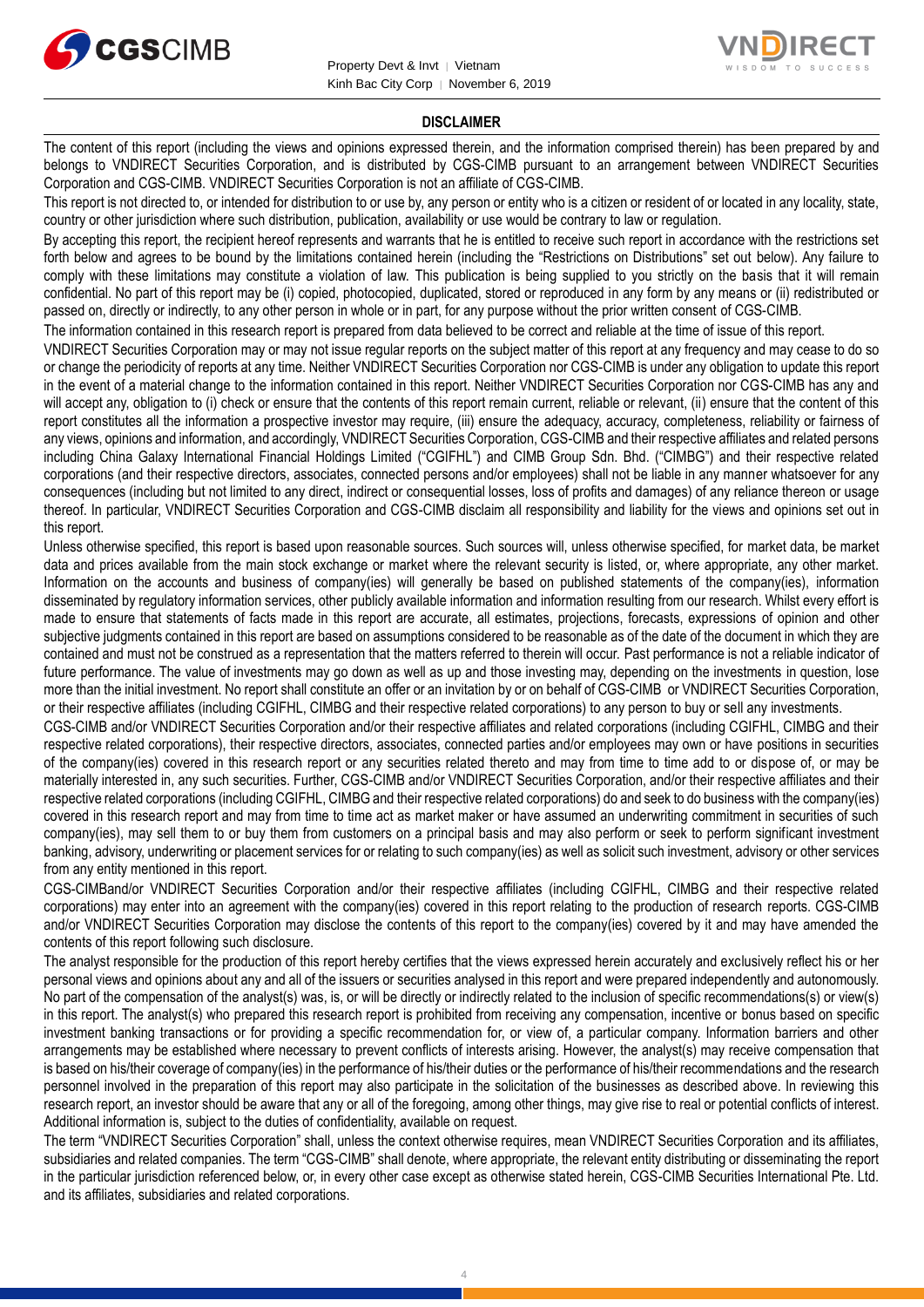



| <b>CGS-CIMB</b> |                                                                                   |                                                                 |
|-----------------|-----------------------------------------------------------------------------------|-----------------------------------------------------------------|
| Country         | <b>CGS-CIMB Entity</b>                                                            | <b>Regulated by</b>                                             |
| Hong Kong       | CGS-CIMB Securities (Hong Kong) Limited                                           | Securities and Futures Commission Hong Kong                     |
| India           | CGS-CIMB Securities (India) Private Limited                                       | Securities and Exchange Board of India (SEBI)                   |
| Indonesia       | PT CGS-CIMB Sekuritas Indonesia                                                   | Financial Services Authority of Indonesia                       |
| Malaysia        | CGS-CIMB Securities Sdn. Bhd. (formerly known<br>as Jupiter Securities Sdn. Bhd.) | Securities Commission Malaysia                                  |
| Singapore       | CGS-CIMB Research Pte. Ltd.                                                       | Monetary Authority of Singapore                                 |
| South Korea     | CGS-CIMB Securities (Hong Kong) Limited,<br>Korea Branch                          | Financial Services Commission and Financial Supervisory Service |
| Thailand        | CGS-CIMB Securities (Thailand) Co. Ltd.                                           | Securities and Exchange Commission Thailand                     |

(i) As of October 31, 2019 VNDIRECT Securities Corporation has a proprietary position in the securities (which may include but not limited to shares, warrants, call warrants and/or any other derivatives) in the following company or companies covered or recommended in this report:  $(a)$  -

(ii) As of November 6, 2019, the analyst(s) who prepared this report, and the associate(s), has / have an interest in the securities (which may include but not limited to shares, warrants, call warrants and/or any other derivatives) in the following company or companies covered or recommended in this report:

(a) -

This report does not purport to contain all the information that a prospective investor may require. CGS-CIMB, VNDIRECT Securities Corporation and their respective affiliates (including CGIFHL, CIMBG and their related corporations) do not make any guarantee, representation or warranty, express or implied, as to the adequacy, accuracy, completeness, reliability or fairness of any such information and opinion contained in this report. None of CGS-CIMB, VNDIRECT Securities Corporation and their respective affiliates and related persons (including CGIFHL, CIMBG and their related corporations) shall be liable in any manner whatsoever for any consequences (including but not limited to any direct, indirect or consequential losses, loss of profits and damages) of any reliance thereon or usage thereof.

This report is general in nature and has been prepared for information purposes only. It is intended for circulation amongst CGS-CIMB's and its affiliates' (including CGIFHL's, CIMBG's and their respective related corporations') clients generally and does not have regard to the specific investment objectives, financial situation and the particular needs of any specific person who may receive this report. The information and opinions in this report are not and should not be construed or considered as an offer, recommendation or solicitation to buy or sell the subject securities, related investments or other financial instruments or any derivative instrument, or any rights pertaining thereto.

Investors are advised to make their own independent evaluation of the information contained in this research report, consider their own individual investment objectives, financial situation and particular needs and consult their own professional and financial advisers as to the legal, business, financial, tax and other aspects before participating in any transaction in respect of the securities of company(ies) covered in this research report. The securities of such company(ies) may not be eligible for sale in all jurisdictions or to all categories of investors.

#### Restrictions on Distributions

**Australia:** Despite anything in this report to the contrary, this research is issued by VNDIRECT Securities Corporation and provided in Australia by CGS-CIMB Securities (Singapore) Pte. Ltd. and CGS-CIMB Securities (Hong Kong) Limited. This research is only available in Australia to persons who are "wholesale clients" (within the meaning of the Corporations Act 2001 (Cth) and is supplied solely for the use of such wholesale clients and shall not be distributed or passed on to any other person. You represent and warrant that if you are in Australia, you are a "wholesale client". This research is of a general nature only and has been prepared without taking into account the objectives, financial situation or needs of the individual recipient. CGS-CIMB Securities (Singapore) Pte. Ltd. and CGS-CIMB Securities (Hong Kong) Limited do not hold, and are not required to hold an Australian financial services license. CGS-CIMB Securities (Singapore) Pte. Ltd. and CGS-CIMB Securities (Hong Kong) Limited rely on "passporting" exemptions for entities appropriately licensed by the Monetary Authority of Singapore (under ASIC Class Order 03/1102) and the Securities and Futures Commission in Hong Kong (under ASIC Class Order 03/1103).

**Canada:** This research report has not been prepared in accordance with the disclosure requirements of Dealer Member Rule 3400 – Research Restrictions and Disclosure Requirements of the Investment Industry Regulatory Organization of Canada. For any research report distributed by CIBC, further disclosures related to CIBC conflicts of interest can be found at https://researchcentral.cibcwm.com.

**China:** For the purpose of this report, the People's Republic of China ("PRC") does not include the Hong Kong Special Administrative Region, the Macau Special Administrative Region or Taiwan. The distributor of this report has not been approved or licensed by the China Securities Regulatory Commission or any other relevant regulatory authority or governmental agency in the PRC. This report contains only marketing information. The distribution of this report is not an offer to buy or sell to any person within or outside PRC or a solicitation to any person within or outside of PRC to buy or sell any instruments described herein. This report is being issued outside the PRC to a limited number of institutional investors and may not be provided to any person other than the original recipient and may not be reproduced or used for any other purpose.

**France:** Only qualified investors within the meaning of French law shall have access to this report. This report shall not be considered as an offer to subscribe to, or used in connection with, any offer for subscription or sale or marketing or direct or indirect distribution of financial instruments and it is not intended as a solicitation for the purchase of any financial instrument.

**Germany:** This report is only directed at persons who are professional investors as defined in sec 31a(2) of the German Securities Trading Act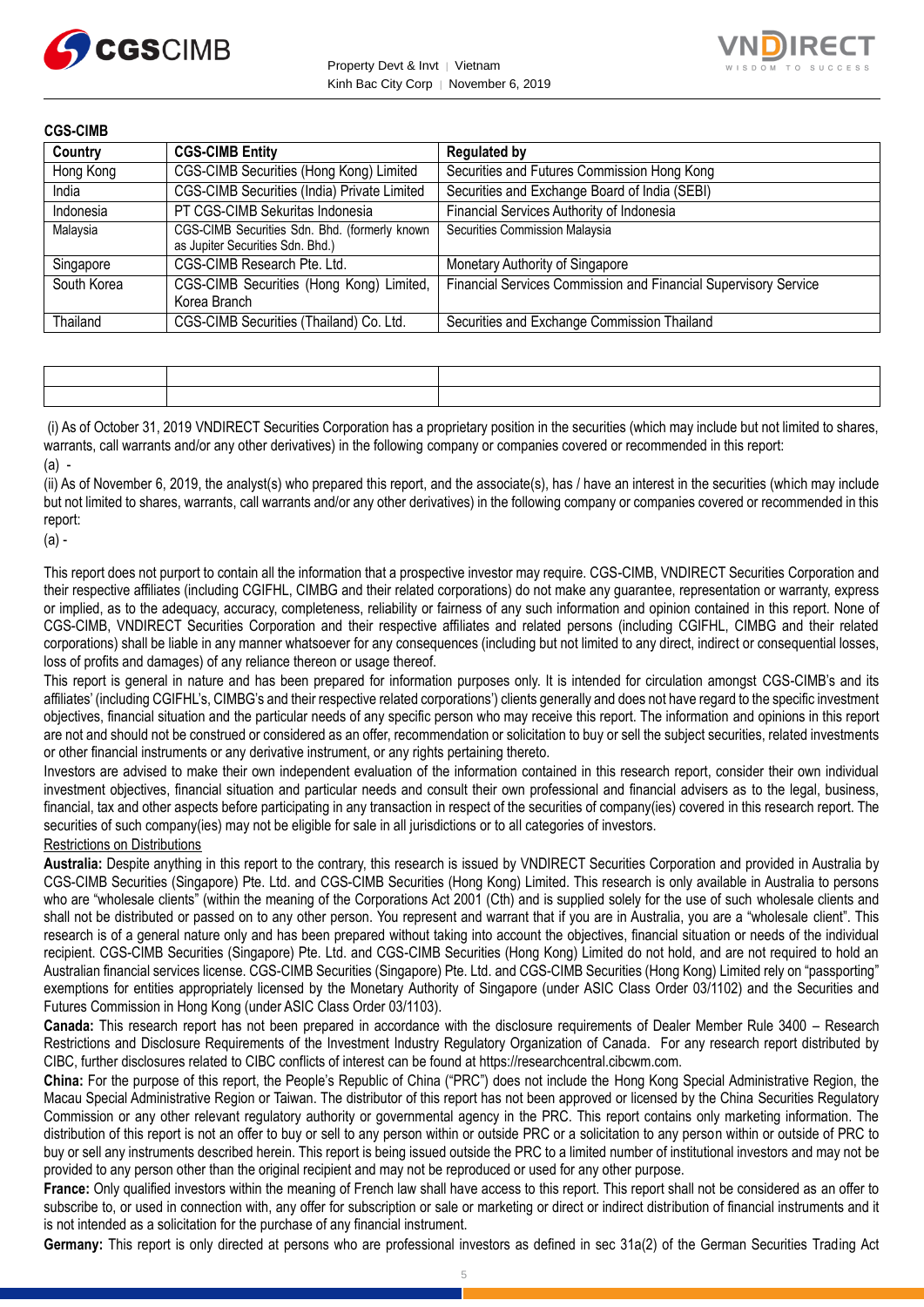



(WpHG). This publication constitutes research of a non-binding nature on the market situation and the investment instruments cited here at the time of the publication of the information.

The current prices/yields in this issue are based upon closing prices from Bloomberg as of the day preceding publication. Please note that neither the German Federal Financial Supervisory Agency (BaFin), nor any other supervisory authority exercises any control over the content of this report.

**Hong Kong:** This report is issued by VNDIRECT Securities Corporation and distributed in Hong Kong by CGS-CIMB Securities (Hong Kong) Limited ("CHK") which is licensed in Hong Kong by the Securities and Futures Commission for Type 1 (dealing in securities), Type 4 (advising on securities) and Type 6 (advising on corporate finance) activities. Any investors wishing to purchase or otherwise deal in the securities covered in this report should contact the Head of Sales at CGS-CIMB Securities (Hong Kong) Limited. The views and opinions in this research report are of VNDIRECT Securities Corporation as of the date hereof and are subject to change. If the Financial Services and Markets Act of the United Kingdom or the rules of the Financial Conduct Authority apply to a recipient, our obligations owed to such recipient therein are unaffected. CHK has no obligation to update the opinion or the information in this research report.

CHK does not make a market on other securities mentioned in the report.

#### **India:**

This report is issued by VNDIRECT Securities Corporation and distributed in India by CGS-CIMB Securities (India) Private Limited ("CGS-CIMB India"). CGS-CIMB India is a subsidiary of CGS-CIMB Securities International Pte. Ltd. which in turn is a 50:50 joint venture company of CGIFHL and CIMBG. The details of the members of the group of companies of CGS-CIMB can be found at www.cgs-cimb.com, CGIFHL at www.chinastock.com.hk/en/ACG/ContactUs/index.aspx and CIMBG at www.cimb.com/en/who-we-are.html. CGS-CIMB India is registered with the National Stock Exchange of India Limited and BSE Limited as a trading and clearing member (Merchant Banking Number: INM000012037) under the Securities and Exchange Board of India (Stock Brokers and Sub-Brokers) Regulations, 1992. In accordance with the provisions of Regulation 4(g) of the Securities and Exchange Board of India (Investment Advisers) Regulations, 2013, CGS-CIMB India is not required to seek registration with the Securities and Exchange Board of India ("SEBI") as an Investment Adviser. CGS-CIMB India is registered with SEBI (SEBI Registration Number: INZ000157134) as a Research Analyst (INH000000669) pursuant to the SEBI (Research Analysts) Regulations, 2014 ("Regulations").

This report does not take into account the particular investment objectives, financial situations, or needs of the recipients. It is not intended for and does not deal with prohibitions on investment due to law/jurisdiction issues etc. which may exist for certain persons/entities. Recipients should rely on their own investigations and take their own professional advice before investment.

The report is not a "prospectus" as defined under Indian Law, including the Companies Act, 2013, and is not, and shall not be, approved by, or filed or registered with, any Indian regulator, including any Registrar of Companies in India, SEBI, any Indian stock exchange, or the Reserve Bank of India. No offer, or invitation to offer, or solicitation of subscription with respect to any such securities listed or proposed to be listed in India is being made, or intended to be made, to the public, or to any member or section of the public in India, through or pursuant to this report.

The research analysts, strategists or economists principally responsible for the preparation of this research report are segregated from the other activities of CGS-CIMB India and they have received compensation based upon various factors, including quality, accuracy and value of research, firm profitability or revenues, client feedback and competitive factors. Research analysts', strategists' or economists' compensation is not linked to investment banking or capital markets transactions performed or proposed to be performed by CGS-CIMB India or its affiliates.

CGS-CIMB India does not have actual / beneficial ownership of 1% or more securities of the subject company in this research report, at the end of the month immediately preceding the date of publication of this research report. However, since affiliates of CGS-CIMB India are engaged in the financial services business, they might have in their normal course of business financial interests or actual / beneficial ownership of one per cent or more in various companies including the subject company in this research report.

CGS-CIMB India or its associates, may: (a) from time to time, have long or short position in, and buy or sell the securities of the subject company in this research report; or (b) be engaged in any other transaction involving such securities and earn brokerage or other compensation or act as a market maker in the financial instruments of the subject company in this research report or act as an advisor or lender/borrower to such company or may have any other potential conflict of interests with respect to any recommendation and other related information and opinions.

CGS-CIMB India, its associates and the analyst engaged in preparation of this research report have not received any compensation for investment banking, merchant banking or brokerage services from the subject company mentioned in the research report in the past 12 months.

CGS-CIMB India, its associates and the analyst engaged in preparation of this research report have not managed or co-managed public offering of securities for the subject company mentioned in the research report in the past 12 months. The analyst from CGS-CIMB India engaged in preparation of this research report or his/her relative (a) do not have any financial interests in the subject company mentioned in this research report; (b) do not own 1% or more of the equity securities of the subject company mentioned in the research report as of the last day of the month preceding the publication of the research report; (c) do not have any material conflict of interest at the time of publication of the research report.

**Indonesia:** This report is issued by VNDIRECT Securities Corporation and distributed by PT CGS-CIMB Sekuritas Indonesia ("CGS-CIMB Indonesia"). The views and opinions in this research report are not our own but of VNDIRECT Securities Corporation as of the date hereof and are subject to change. CGS-CIMB Indonesia has no obligation to update the opinion or the information in this research report. This report is for private circulation only to clients of CGS-CIMB Indonesia. Neither this report nor any copy hereof may be distributed in Indonesia or to any Indonesian citizens wherever they are domiciled or to Indonesian residents except in compliance with applicable Indonesian capital market laws and regulations.

This research report is not an offer of securities in Indonesia. The securities referred to in this research report have not been registered with the Financial Services Authority (Otoritas Jasa Keuangan) pursuant to relevant capital market laws and regulations, and may not be offered or sold within the territory of the Republic of Indonesia or to Indonesian citizens through a public offering or in circumstances which constitute an offer within the meaning of the Indonesian capital market law and regulations.

**Ireland:** CGS-CIMB is not an investment firm authorised in the Republic of Ireland and no part of this document should be construed as CGS-CIMB acting as, or otherwise claiming or representing to be, an investment firm authorised in the Republic of Ireland.

**Malaysia:** This report is issued by VNDIRECT Securities Corporation and distributed in Malaysia by CGS-CIMB Securities Sdn. Bhd. (formerly known as Jupiter Securities Sdn. Bhd.) ("CGS-CIMB Malaysia") solely for the benefit of and for the exclusive use of our clients. Recipients of this report are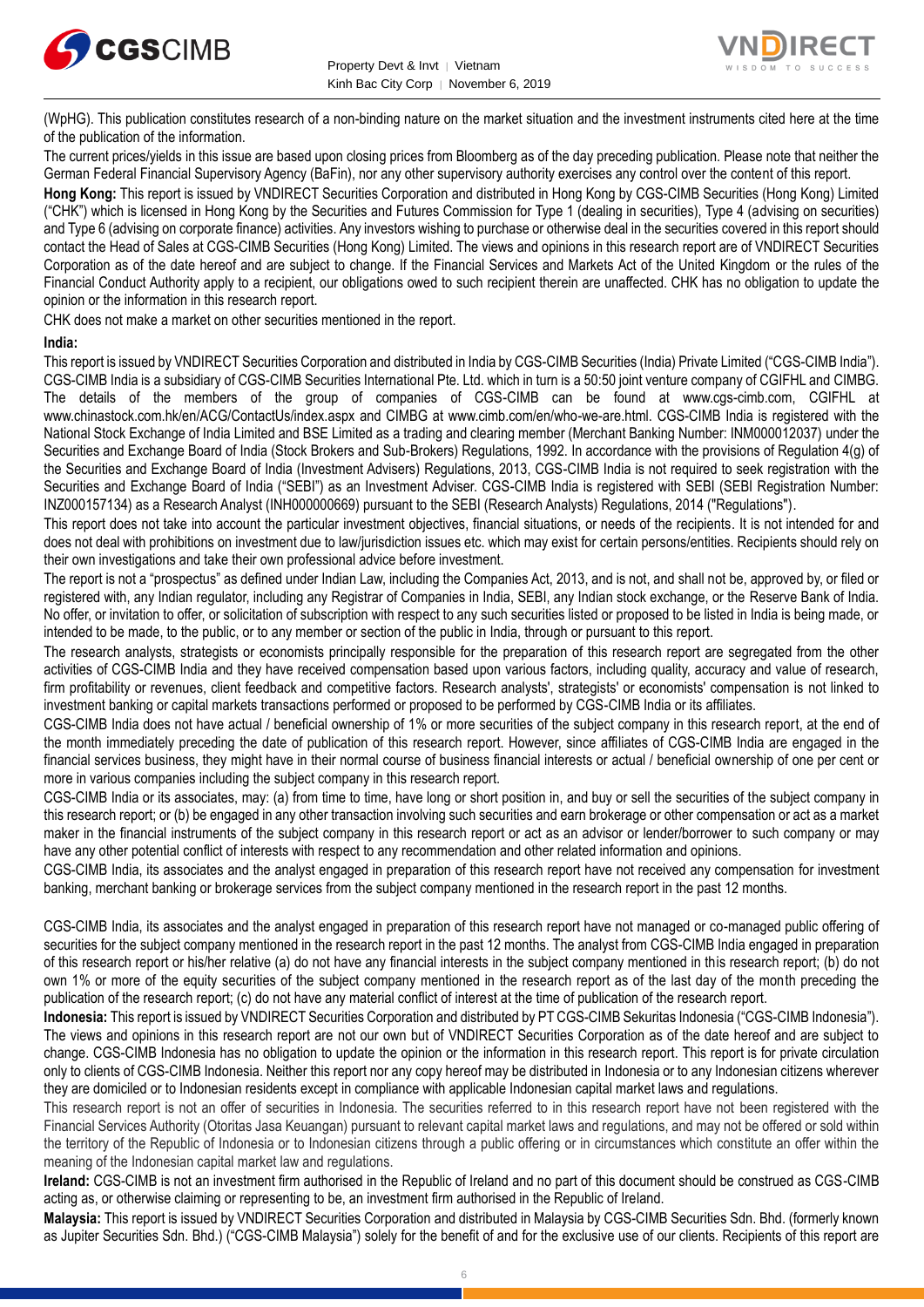



to contact CGS-CIMB Malaysia, at 29th Floor Menara CIMB No. 1 Jalan Stesen Sentral 2, Kuala Lumpur Sentral 50470 Kuala Lumpur, Malaysia, in respect of any matters arising from or in connection with this report. CGS-CIMB Malaysia has no obligation to update, revise or reaffirm the opinion or the information in this research report after the date of this report.

**New Zealand:** In New Zealand, this report is for distribution only to persons who are wholesale clients pursuant to section 5C of the Financial Advisers Act 2008.

**Singapore:** This report is issued by VNDIRECT Securities Corporation and distributed by CGS-CIMB Research Pte Ltd ("CGS-CIMBR"). CGS-CIMBR is a financial adviser licensed under the Financial Advisers Act, Cap 110 ("FAA") for advising on investment products, by issuing or promulgating research analyses or research reports, whether in electronic, print or other form. Accordingly CGS-CIMBR is a subject to the applicable rules under the FAA unless it is able to avail itself to any prescribed exemptions.

Recipients of this report are to contact CGS-CIMB Research Pte Ltd, 50 Raffles Place, #16-02 Singapore Land Tower, Singapore in respect of any matters arising from, or in connection with this report. CGS-CIMBR has no obligation to update the opinion or the information in this research report. This publication is strictly confidential and is for private circulation only. If you have not been sent this report by CGS-CIMBR directly, you may not rely, use or disclose to anyone else this report or its contents.

If the recipient of this research report is not an accredited investor, expert investor or institutional investor, CGS-CIMBR accepts legal responsibility for the contents of the report without any disclaimer limiting or otherwise curtailing such legal responsibility. If the recipient is an accredited investor, expert investor or institutional investor, the recipient is deemed to acknowledge that CGS-CIMBR is exempt from certain requirements under the FAA and its attendant regulations, and as such, is exempt from complying with the following :

(a) Section 25 of the FAA (obligation to disclose product information);

(b) Section 27 (duty not to make recommendation with respect to any investment product without having a reasonable basis where you may be reasonably expected to rely on the recommendation) of the FAA;

(c) MAS Notice on Information to Clients and Product Information Disclosure [Notice No. FAA-N03];

(d) MAS Notice on Recommendation on Investment Products [Notice No. FAA-N16];

(e) Section 36 (obligation on disclosure of interest in securities), and

(f) any other laws, regulations, notices, directive, guidelines, circulars and practice notes which are relates to the above, to the extent permitted by applicable laws, as may be amended from time to time, and any other laws, regulations, notices, directive, guidelines, circulars, and practice notes as we may notify you from time to time. In addition, the recipient who is an accredited investor, expert investor or institutional investor acknowledges that a CGS-CIMBR is exempt from Section 27 of the FAA, the recipient will also not be able to file a civil claim against CGS-CIMBR for any loss or damage arising from the recipient's reliance on any recommendation made by CGS-CIMBR which would otherwise be a right that is available to the recipient under Section 27 of the FAA, the recipient will also not be able to file a civil claim against CGS-CIMBR for any loss or damage arising from the recipient's reliance on any recommendation made by CGS-CIMBR which would otherwise be a right that is available to the recipient under Section 27 of the FAA.

CGS-CIMBR, its affiliates and related corporations, their directors, associates, connected parties and/or employees may own or have positions in securities of the company(ies) covered in this research report or any securities related thereto and may from time to time add to or dispose of, or may be materially interested in, any such securities. Further, CGS-CIMBR, its affiliates and its related corporations do and seek to do business with the company(ies) covered in this research report and may from time to time act as market maker or have assumed an underwriting commitment in securities of such company(ies), may sell them to or buy them from customers on a principal basis and may also perform or seek to perform significant investment banking, advisory, underwriting or placement services for or relating to such company(ies) as well as solicit such investment, advisory or other services from any entity mentioned in this report.

As of November 6, 2019,, CGS-CIMBR does not have a proprietary position in the recommended securities in this report.

CGS-CIMBR does not make a market on the securities mentioned in the report.

**South Korea:** This report is issued by VNDIRECT Securities Corporation and distributed in South Korea by CGS-CIMB Securities (Hong Kong) Limited, Korea Branch ("CGS-CIMB Korea") which is licensed as a cash equity broker, and regulated by the Financial Services Commission and Financial Supervisory Service of Korea. In South Korea, this report is for distribution only to professional investors under Article 9(5) of the Financial Investment Services and Capital Market Act of Korea ("FSCMA").

**Spain:** This document is a research report and it is addressed to institutional investors only. The research report is of a general nature and not personalised and does not constitute investment advice so, as the case may be, the recipient must seek proper advice before adopting any investment decision. This document does not constitute a public offering of securities.

CGS-CIMB is not registered with the Spanish Comision Nacional del Mercado de Valores to provide investment services.

**Sweden:** This report contains only marketing information and has not been approved by the Swedish Financial Supervisory Authority. The distribution of this report is not an offer to sell to any person in Sweden or a solicitation to any person in Sweden to buy any instruments described herein and may not be forwarded to the public in Sweden.

**Switzerland:** This report has not been prepared in accordance with the recognized self-regulatory minimal standards for research reports of banks issued by the Swiss Bankers' Association (Directives on the Independence of Financial Research).

**Thailand:** This report is issued by VNDIRECT Securities Corporation and distributed by CGS-CIMB Securities (Thailand) Co. Ltd. ("CGS-CIMB Thailand") based upon sources believed to be reliable (but their accuracy, completeness or correctness is not guaranteed). The statements or expressions of opinion herein were arrived at after due and careful consideration for use as information for investment. Such opinions are subject to change without notice and CGS-CIMB Thailand has no obligation to update the opinion or the information in this research report.

CGS-CIMB Thailand may act or acts as Market Maker, and issuer and offerer of Derivative Warrants and Structured Note which may have the following securities as its underlying securities. Investors should carefully read and study the details of the derivative warrants in the prospectus before making investment decisions.

AAV, ADVANC, AEONTS, AMATA, ANAN, AOT, AP, BANPU, BBL, BCH, BCP, BCPG, BDMS, BEAUTY, BEC, BEM, BGRIM, BH, BJC, BLAND, BPP, BTS, CBG, CENTEL, CHG, CK, CKP, COM7, CPALL, CPF, CPN, DELTA, DTAC, EA, EGCO, EPG, ERW, ESSO, GFPT, GLOBAL, GPSC, GULF,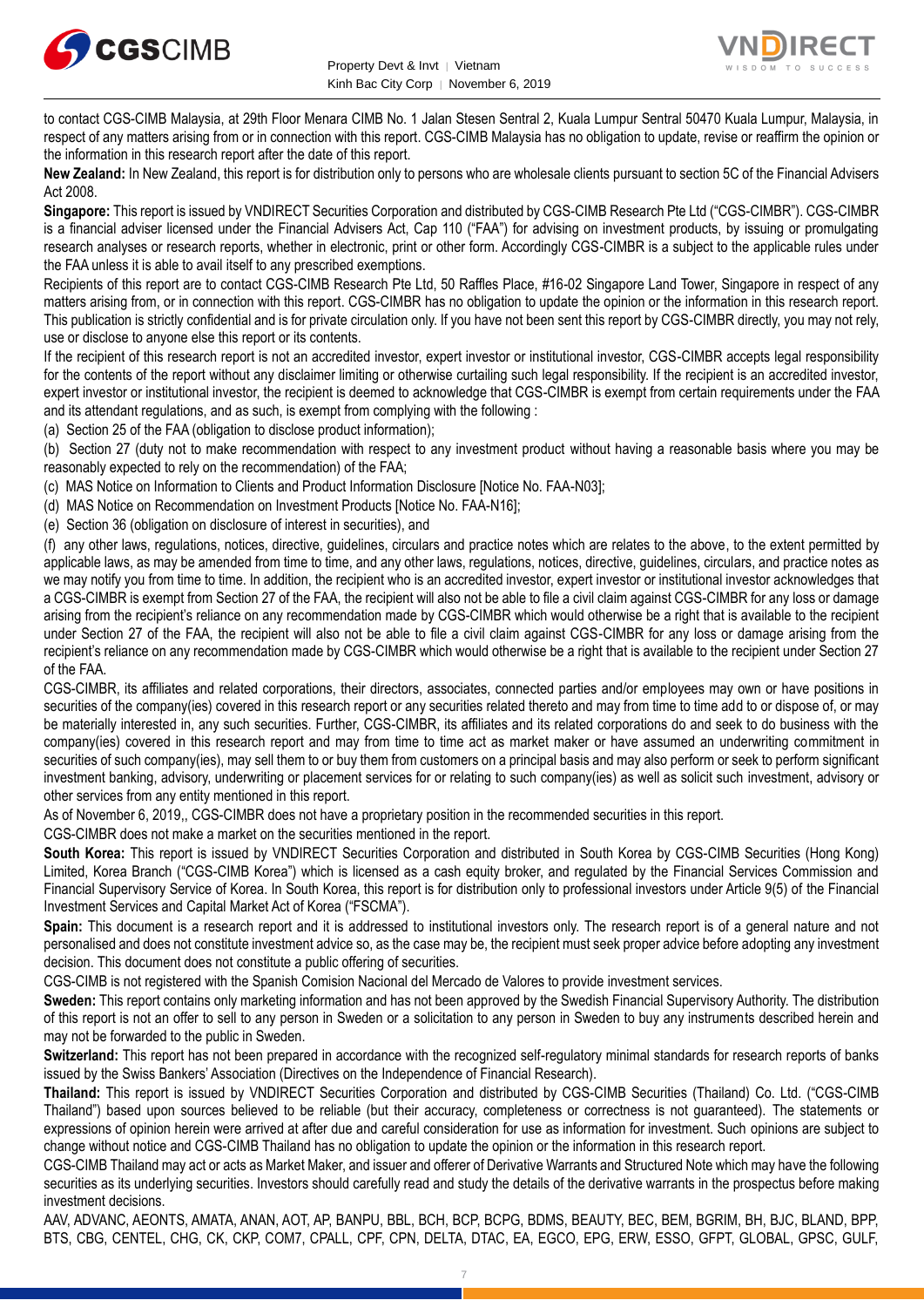



GUNKUL, HANA, HMPRO, INTUCH, IRPC, IVL, JAS, JMT, KBANK, KCE, KKP, KTB, KTC, LH, MAJOR, MBK, MEGA, MINT, MTC, ORI, OSP, PLANB, PRM, PSH, PSL, PTG, PTT, PTTEP, PTTGC, QH, RATCH, ROBINS, RS, SAWAD, SCB, SCC, SGP, SIRI, SPALI, SPRC, STA, STEC, SUPER, TASCO, TCAP, THAI, THANI, TISCO, TKN, TMB, TOA, TOP, TPIPP, TRUE, TTW, TU, TVO, WHA.

#### **Corporate Governance Report:**

The disclosure of the survey result of the Thai Institute of Directors Association ("IOD") regarding corporate governance is made pursuant to the policy of the Office of the Securities and Exchange Commission. The survey of the IOD is based on the information of a company listed on the Stock Exchange of Thailand and the Market for Alternative Investment disclosed to the public and able to be accessed by a general public investor. The result, therefore, is from the perspective of a third party. It is not an evaluation of operation and is not based on inside information.

The survey result is as of the date appearing in the Corporate Governance Report of Thai Listed Companies. As a result, the survey result may be changed after that date. CGS-CIMB Thailand does not confirm nor certify the accuracy of such survey result.

| Soore.<br>Range:<br>экик     | l 00<br>90                   | -RN<br>n c<br>υυ<br>ت∪ | $\overline{\phantom{a}}$<br>70<br>u | $\sim$ $\sim$<br>Relow<br>u or | No<br><b>Result</b><br>survey. |
|------------------------------|------------------------------|------------------------|-------------------------------------|--------------------------------|--------------------------------|
| ------<br>- - --<br>ription: | voollor<br><u>xuellei Il</u> | Verv<br>300C           | -<br>000ن<br>.                      | N/A                            |                                |

**United Arab Emirates:** The distributor of this report has not been approved or licensed by the UAE Central Bank or any other relevant licensing authorities or governmental agencies in the United Arab Emirates. This report is strictly private and confidential and has not been reviewed by, deposited or registered with UAE Central Bank or any other licensing authority or governmental agencies in the United Arab Emirates. This report is being issued outside the United Arab Emirates to a limited number of institutional investors and must not be provided to any person other than the original recipient and may not be reproduced or used for any other purpose. Further, the information contained in this report is not intended to lead to the sale of investments under any subscription agreement or the conclusion of any other contract of whatsoever nature within the territory of the United Arab Emirates.

**United Kingdom and European Economic Area (EEA):** In the United Kingdom and European Economic Area, this material is issued by VNDIRECT Securities Corporation and is being distributed by CGS-CIMB Securities (UK) Limited ("CGS-CIMB UK"). CGS-CIMB UK is authorized and regulated by the Financial Conduct Authority and its registered office is at 27 Knightsbridge, London, SW1X7YB. The material distributed by CGS-CIMB UK has been prepared in accordance with CGS-CIMB's policies for managing conflicts of interest arising as a result of publication and distribution of this material. This material is for distribution only to, and is solely directed at, selected persons on the basis that those persons: (a) are eligible counterparties and professional clients of CGS-CIMB UK; (b) have professional experience in matters relating to investments falling within Article 19(5) of the Financial Services and Markets Act 2000 (Financial Promotion) Order 2005 (as amended, the "Order"), (c) fall within Article 49(2)(a) to (d) ("high net worth companies, unincorporated associations etc") of the Order; (d) are outside the United Kingdom subject to relevant regulation in each jurisdiction, material(all such persons together being referred to as "relevant persons"). This material is directed only at relevant persons and must not be acted on or relied on by persons who are not relevant persons. Any investment or investment activity to which this material relates is available only to relevant persons and will be engaged in only with relevant persons.

Where this material is labelled as non-independent, it does not provide an impartial or objective assessment of the subject matter and does not constitute independent "research" (cannot remove research from here under the applicable rules of the Financial Conduct Authority in the UK. Consequently, any such non-independent material will not have been prepared in accordance with legal requirements designed to promote the independence of research (cannot remove research from here) and will not subject to any prohibition on dealing ahead of the dissemination of research. Any such non-independent material must be considered as a marketing communication.

**United States:** This research report is issued by VNDIRECT Securities Corporation and distributed in the United States of America by CGS-CIMB Securities (USA) Inc, a U.S. registered broker-dealer and a related company of CGS-CIMB Securities Sdn. Bhd. (formerly known as Jupiter Securities Sdn. Bhd.), CGS-CIMB Research Pte Ltd, PT CGS-CIMB Sekuritas Indonesia, CGS-CIMB Securities (Thailand) Co. Ltd, CGS-CIMB Securities (Hong Kong) Limited and CGS-CIMB Securities (India) Private Limited, and is distributed solely to persons who qualify as "U.S. Institutional Investors" as defined in Rule 15a-6 under the Securities and Exchange Act of 1934. This communication is only for Institutional Investors whose ordinary business activities involve investing in shares, bonds, and associated securities and/or derivative securities and who have professional experience in such investments. Any person who is not a U.S. Institutional Investor or Major Institutional Investor must not rely on this communication. The delivery of this research report to any person in the United States of America is not a recommendation to effect any transactions in the securities discussed herein, or an endorsement of any opinion expressed herein. CGS-CIMB Securities (USA) Inc, is a FINRA/SIPC member and takes responsibility for the content of this report. For further information or to place an order in any of the above-mentioned securities please contact a registered representative of CGS-CIMB Securities (USA) Inc.

CGS-CIMB Securities (USA) Inc. does not make a market on other securities mentioned in the report.

CGS-CIMB Securities (USA) Inc. has not managed or co-managed a public offering of any of the securities mentioned in the past 12 months.

CGS-CIMB Securities (USA) Inc. has not received compensation for investment banking services from any of the company mentioned in the past 12 months.

CGS-CIMB Securities (USA) Inc. neither expects to receive nor intends to seek compensation for investment banking services from any of the company mentioned within the next 3 months.

**Other jurisdictions:** In any other jurisdictions, except if otherwise restricted by laws or regulations, this report is only for distribution to professional, institutional or sophisticated investors as defined in the laws and regulations of such jurisdictions. entioned within the next 3 months.<br> **ther jurisdictions:** In any other jurisdictions, except if otherwise restricted by laws antitutional or sophisticated investors as defined in the laws and regulations of such ju<br>
Distri

| Other jurisdictions: In any other jurisdictions, except if otherwise restricted by laws or regulations, this report is only for distribution to<br>institutional or sophisticated investors as defined in the laws and regulations of such jurisdictions. |                         |                                |  |  |  |  |
|-----------------------------------------------------------------------------------------------------------------------------------------------------------------------------------------------------------------------------------------------------------|-------------------------|--------------------------------|--|--|--|--|
| Distribution of stock ratings and investment banking clients for quarter ended on 30 September 2019                                                                                                                                                       |                         |                                |  |  |  |  |
| 777 companies under coverage for quarter ended on 30 September 2019                                                                                                                                                                                       |                         |                                |  |  |  |  |
|                                                                                                                                                                                                                                                           | Rating Distribution (%) | Investment Banking clients (%) |  |  |  |  |
| Add                                                                                                                                                                                                                                                       | 58.8%                   | 0.9%                           |  |  |  |  |
| Hold                                                                                                                                                                                                                                                      | 26.3%                   | $0.0\%$                        |  |  |  |  |
| Reduce                                                                                                                                                                                                                                                    | 14.9%                   | 0.1%                           |  |  |  |  |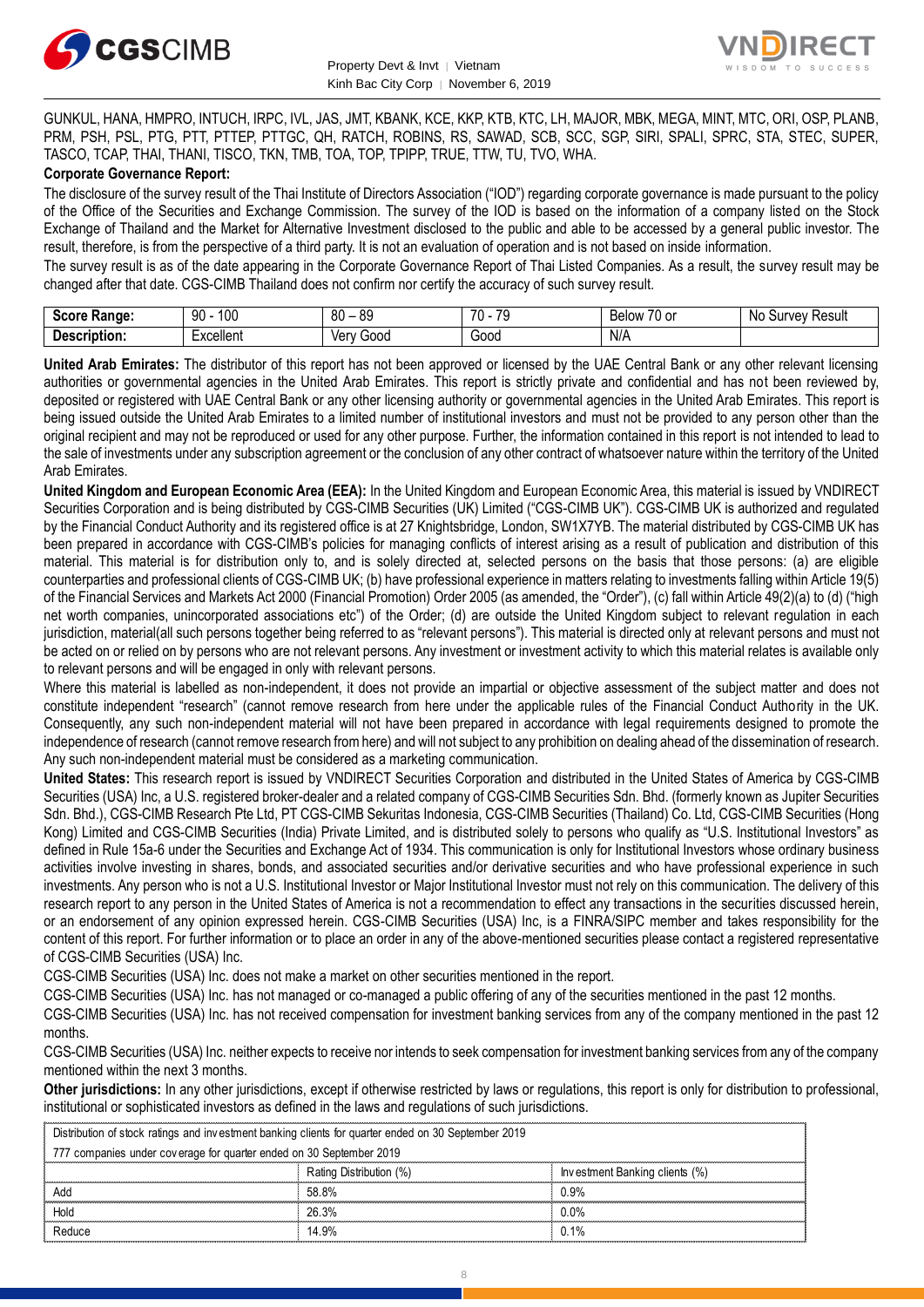



#### **Spitzer Chart for stock being researched ( 2 year data )**

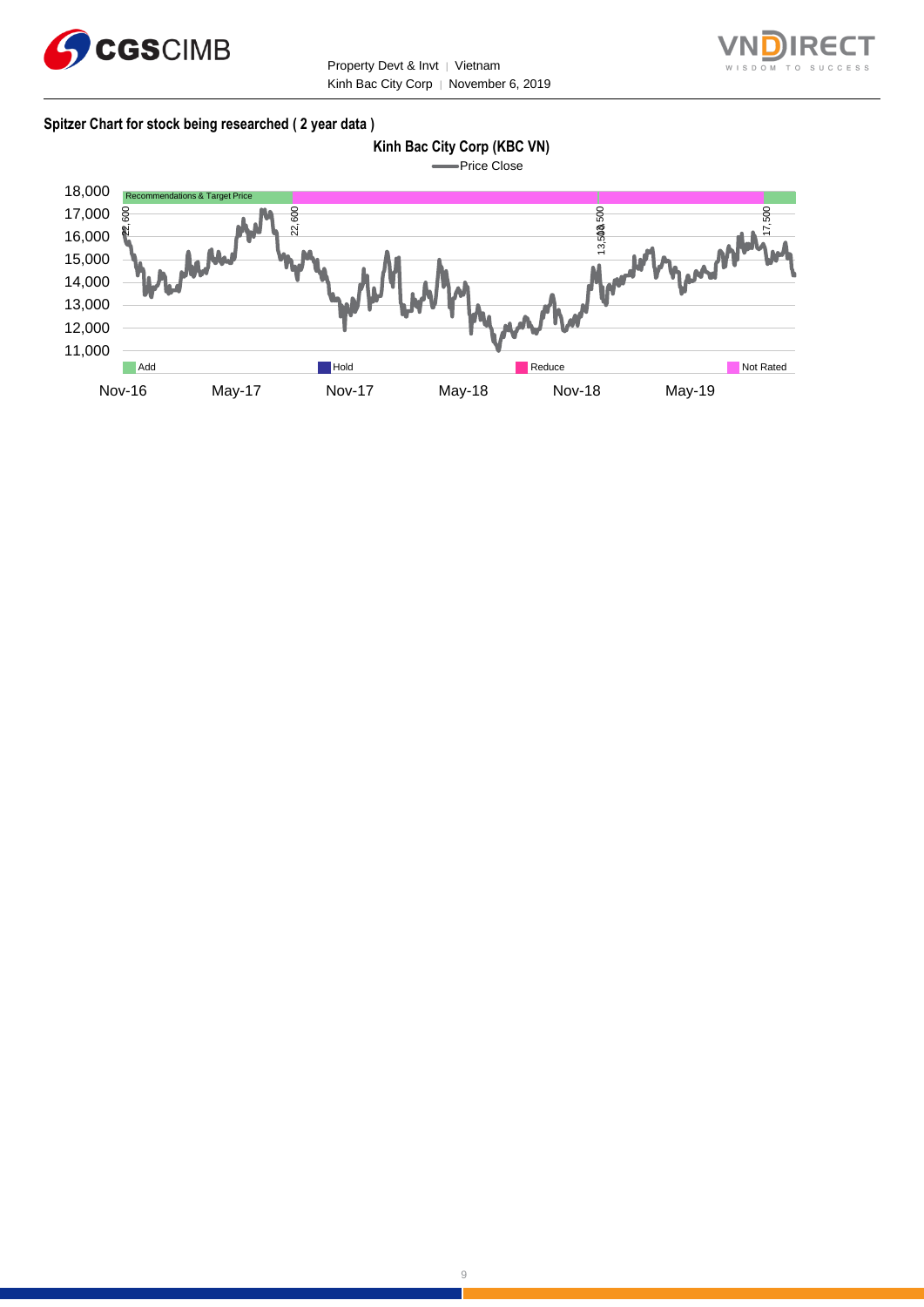



#### **Corporate Governance Report of Thai Listed Companies (CGR). CG Rating by the Thai Institute of Directors Association (Thai IOD) in 2018, Anti-Corruption 2018**

**ADVANC** – Excellent, Certified, **AEONTS** – Good, n/a, **AH** – Very Good, n/a, **AMATA** – Excellent, Declared, **ANAN** – Excellent, Declared, **AOT** – Excellent, Declared, **AP** – Excellent, Certified, **ASP** – Very Good, Certified, **BANPU** – Excellent, Certified, **BAY** – Excellent, Certified, **BBL** – Very Good, Certified, **BCH** – Good, Certified, **BCP** - Excellent, Certified, **BCPG** – Excellent, Certified, **BEM** – Very Good, n/a, **BDMS** – Very Good, n/a, **BEAUTY** – Good, n/a, **BEC** – Very Good, n/a, , **BGRIM** – Very Good, Declared, **BH** - Good, n/a, **BJC** – Very Good, Declared, **BJCHI** – Very Good, Certified, **BLA** – Very Good, Certified, **BPP** – Very Good, Declared, **BR** - Good, Declared, **BTS** - Excellent, Certified, **CBG** – Very Good, n/a, **CCET** – Good, n/a, **CENTEL** – Very Good, Certified, **CHG** – Very Good, Declared, **CK** – Excellent, n/a, **COL** – Excellent, Declared, **CPALL** – Very Good, Certified, **CPF** – Excellent, Certified, **CPN** - Excellent, Certified, **DELTA** - Excellent, n/a, **DEMCO** – Excellent, Certified, **DDD** – Very Good, Declared, **DIF** – not available, n/a, **DREIT** – not available, n/a, **DTAC** – Excellent, Certified, **EA** – Excellent, n/a, **ECL** – Very Good, Certified, **EGCO** - Excellent, Certified, **EPG** – Very Good, n/a, **ERW** – Very Good, n/a, **GFPT** - Excellent, Certified, **GGC** – Excellent, Certified, **GLOBAL** – Very Good, n/a, **GLOW** – Very Good, Certified, **GPSC** – Excellent, Certified, **GULF** – Very Good, n/a, **GUNKUL** – Excellent, Certified, **HANA** - Excellent, Certified, **HMPRO** - Excellent, Certified, **HREIT** - Excellent, Certified **ICHI** – Excellent, Declared, **HUMAN** – not available, n/a, **III** – Good, n/a, **INTUCH** - Excellent, Certified, **IRPC** – Excellent, Certified, **ITD**\* – Very Good, n/a, **IVL** - Excellent, Certified, **JASIF** – not available, n/a, **JWD** – Very Good, n/a, **KBANK** - Excellent, Certified, **KCE** - Excellent, Certified, **KKP** – Excellent, Certified, **KSL** – Excellent, Certified, **KTB** - Excellent, Certified, **KTC** – Excellent, Certified, **LH** - Very Good, n/a, **LPN** – Excellent, Certified, **M** – Very Good, Certified, **MACO** – Very Good, n/a, **MAJOR** – Very Good, n/a, **MAKRO** – Excellent, Declared, **MALEE** – Very Good, Certified, **MC** – Very Good, Certified, **MCOT** – Excellent, Certified, **MEGA** – Very Good, n/a, **MINT** - Excellent, Certified, **MTC** – Excellent, Declared, **NETBAY** – Good, n/a, **OSP** – not available, n/a,**PLANB** – Excellent, Declared, **PLAT** – Very Good, Certified, **PR9** – not available, n/a, **PSH** – Excellent, Certified, **PSTC** – Good, Certified, **PTT** - Excellent, Certified, **PTTEP** - Excellent, Certified, **PTTGC** - Excellent, Certified, **QH** – Excellent, Certified, **RATCH** – Excellent, Certified, **ROBINS** – Excellent, Certified, **RS** – Very Good, n/a, **RSP** – not available, n/a, **S** – Very Good, n/a, **SAMART** - Excellent, n/a, **SAPPE** – Very Good, Declared, **SAT** – Excellent, Certified, **SAWAD** – Very Good, n/a, **SC** – Excellent, Declared, **SCB** - Excellent, Certified, **SCC** – Excellent, Certified, **SCN** – Very Good, Certified, **SF** – Good, n/a, **SIRI** – Very Good, Certified, **SPA** - Good, n/a, **SPALI** - Excellent, n/a, **SPRC** – Excellent, Certified, **STA** – Very Good, Certified, **STEC** – Excellent, n/a, **SVI** – Excellent, Certified, **SYNEX** – Very Good, Declared, **TASCO** – Excellent, Certified, **TCAP** – Excellent, Certified, **THANI** – Excellent, Certified, **TIPCO** – Very Good, Certified, **TISCO** - Excellent, Certified, **TKN** – Very Good, Declared, **TMB** - Excellent, Certified, **TNR** – Very Good, Declared, **TOP** - Excellent, Certified, **TPCH** – Good, n/a, **TPIPP** – Good, n/a, **TRUE** – Excellent, Certified, **TU** – Excellent, Certified, **TVO** – Very Good, Declared, **UNIQ** – Good, n/a, **VGI** – Excellent, Certified, **WHA** – Excellent, Certified, **WHART** – not available, n/a, **WICE** – Very Good, Certified, **WORK** – Good, n/a.

**Companies participating in Thailand's Private Sector Collective Action Coalition Against Corruption programme (Thai CAC) under Thai Institute of Directors (as of August 31, 2018) are categorized into:**

- Companies that have declared their intention to join CAC, and

- Companies certified by CAC

\* The company, its director or management had been reportedly accused for breaching proper corporate governance such as violation of the SEC's regulations or charged with corruption.

#### **RECOMMENDATION FRAMEWORK**

| <b>Stock Ratings</b>   | Definition:                                                                                                                                                                                                                                                       |  |  |
|------------------------|-------------------------------------------------------------------------------------------------------------------------------------------------------------------------------------------------------------------------------------------------------------------|--|--|
| Add                    | The stock's total return is expected to reach 15% or higher over the next 12 months.                                                                                                                                                                              |  |  |
| Hold                   | The stock's total return is expected to be between negative 10% and positive 15% over the next 12 months.                                                                                                                                                         |  |  |
| Reduce                 | The stock's total return is expected to fall below negative 10% over the next 12 months.                                                                                                                                                                          |  |  |
|                        | The total expected return of a stock is defined as the sum of the:(i) percentage difference between the target price and the current price and (ii)<br>the forward net dividend yields of the stock. Stock price targets have an investment horizon of 12 months. |  |  |
| <b>Sector Ratings</b>  | Definition:                                                                                                                                                                                                                                                       |  |  |
| Overweight             | An Overweight rating means stocks in the sector have, on a market cap-weighted basis, a positive absolute<br>recommendation.                                                                                                                                      |  |  |
| Neutral                | A Neutral rating means stocks in the sector have, on a market cap-weighted basis, a neutral absolute recommendation.                                                                                                                                              |  |  |
| Underweight            | An Underweight rating means stocks in the sector have, on a market cap-weighted basis, a negative absolute<br>recommendation.                                                                                                                                     |  |  |
| <b>Country Ratings</b> | Definition:                                                                                                                                                                                                                                                       |  |  |
| Overweight             | An Overweight rating means investors should be positioned with an above-market weight in this country relative to<br>benchmark.                                                                                                                                   |  |  |
| Neutral                | A Neutral rating means investors should be positioned with a neutral weight in this country relative to benchmark.                                                                                                                                                |  |  |
| Underweight            | An Underweight rating means investors should be positioned with a below-market weight in this country relative to<br>benchmark.                                                                                                                                   |  |  |

**Hien Tran Khanh – Deputy Head of Research** Email: [hien.trankhanh@vndirect.com.vn](mailto:hien.trankhanh@vndirect.com.vn)